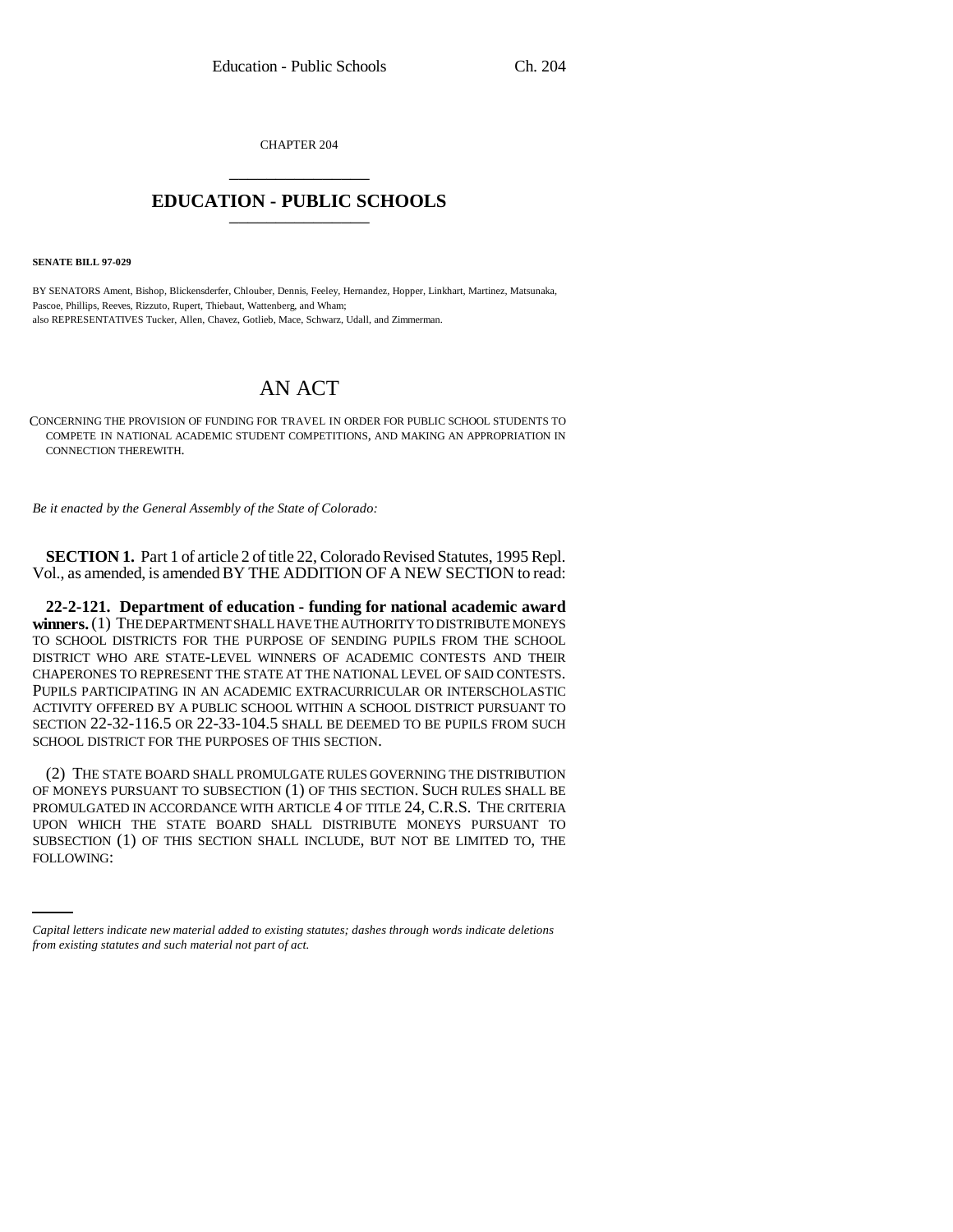(a) THE CONTESTS SHALL BE ACADEMIC IN NATURE AND SHALL MOTIVATE PUPILS TO BE CREATIVE AND TO DEMONSTRATE EXCELLENCE.

(b) THE CONTESTS SHALL BE SPONSORED BY A NATIONALLY RECOGNIZED ORGANIZATION.

(c) THE CONTESTS SHALL BE OPEN TO ALL PUPILS REGARDLESS OF RACE, CREED, SEX, OR NATIONAL ORIGIN; EXCEPT THAT A CONTEST MAY SEPARATE PUPILS BY AGE OR GRADE LEVEL.

(d) THE OPPORTUNITY TO COMPETE AT THE NATIONAL LEVEL SHALL BE THE RESULT OF SUCCESSFULLY COMPETING AT THE STATE LEVEL OF THAT CONTEST.

(e) THE BOARD SHALL ENCOURAGE SCHOOL DISTRICTS, INDIVIDUAL SCHOOLS, AND COMMUNITY ORGANIZATIONS TO PROVIDE CONTRIBUTIONS TO ASSIST IN SENDING PUPILS AND THEIR CHAPERONES TO NATIONAL-LEVEL CONTESTS AND SHALL CONSIDER SUCH CONTRIBUTIONS IN MAKING DISTRIBUTIONS TO A SCHOOL DISTRICT.

(3) THE DEPARTMENT IS AUTHORIZED TO ACCEPT ANY BEQUESTS, GIFTS, AND GRANTS TO BE USED FOR THE PURPOSES OF THIS SECTION. SUCH BEQUESTS, GIFTS, AND GRANTS, ALONG WITH ANY OTHER MONEYS APPROPRIATED BY THE GENERAL ASSEMBLY, SHALL BE CREDITED TO THE NATIONAL ACADEMIC CONTEST FUND, WHICH FUND IS HEREBY CREATED IN THE STATE TREASURY. THE MONEYS IN SAID FUND SHALL BE SUBJECT TO ANNUAL APPROPRIATION BY THE GENERAL ASSEMBLY TO THE DEPARTMENT FOR THE PURPOSES SET FORTH IN SUBSECTION (1) OF THIS SECTION. ALL INTEREST DERIVED FROM THE DEPOSIT AND INVESTMENT OF MONEYS IN THE FUND SHALL BE CREDITED TO THE FUND. ANY MONEYS NOT APPROPRIATED SHALL REMAIN IN THE FUND AND SHALL NOT BE TRANSFERRED OR REVERT TO THE GENERAL FUND OF THE STATE AT THE END OF ANY FISCAL YEAR.

(4) IT IS THE INTENT OF THE GENERAL ASSEMBLY THAT NO GENERAL FUND DOLLARS BE APPROPRIATED FOR THE PURPOSE OF IMPLEMENTING THE REQUIREMENTS OF THIS SECTION.

**SECTION 2. Appropriation.** (1) In addition to any other appropriation, there is hereby appropriated, out of any moneys in the department of state cash fund created pursuant to section 24-21-104 (3) (b), Colorado Revised Statutes, not otherwise appropriated, to the department of education, for allocation to the national academic contest fund, for the fiscal year beginning July 1, 1997, the sum of fifty thousand dollars (\$50,000), or so much thereof as may be necessary, for the implementation of this act.

(2) In addition to any other appropriation, there is hereby appropriated, out of any moneys in the national academic contest fund created pursuant to section 22-2-121, Colorado Revised Statutes, not otherwise appropriated, to the department of education, for the fiscal year beginning July 1,  $1997$ , the sum of fifty thousand dollars (\$50,000), or so much thereof as may be necessary, for the implementation of this act.